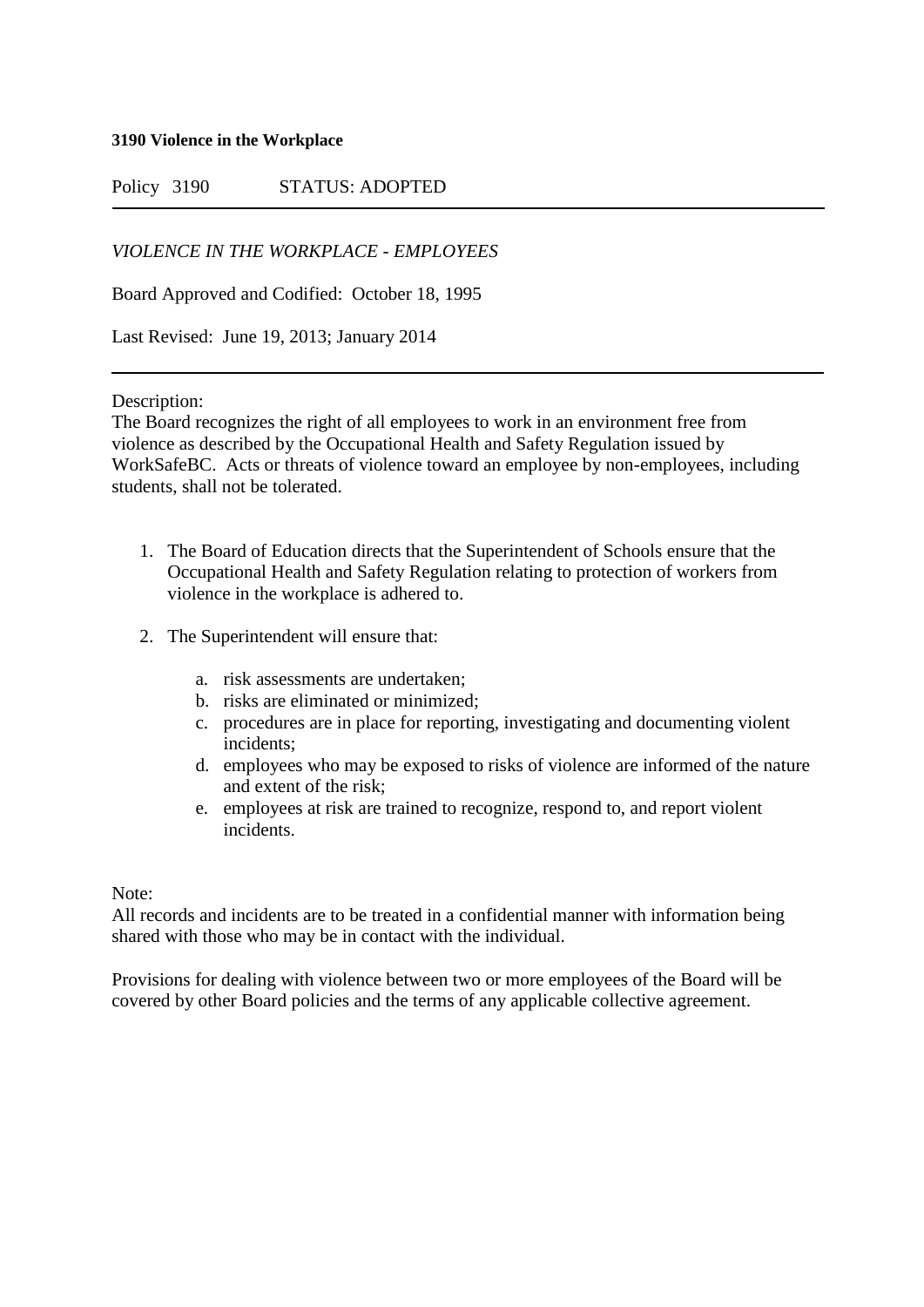### *VIOLENCE IN THE WORKPLACE - EMPLOYEES*

Board Approved and Codified: October 18, 1995

Last Revised: June 19, 2013; January 2014

#### Description:

Violence means the attempted or actual exercise by a person, other than an employee, of any physical force so as to cause injury to an employee, and includes any threatening statement or behaviour which gives an employee reasonable cause to believe that he or she is at risk of injury. Verbal abuse or harassing behaviour is "violence" for the purpose of this policy, it includes threats which give the employee reasonable cause to believe that the employee or his/her family is at risk of injury.

#### **1. Identifying Violence against staff**

- When an employee believes they are at risk due to an act or threat of violence, they shall:
	- o Use whatever means necessary to escape from the situation;
	- o Ensure, within reasonable limits, the safety of students under their supervision;
	- o Report the incident to their principal/supervisor as soon as possible.
- Upon receipt of a report, the principal/supervisor shall:
	- o Ensure the employee(s) is no longer at risk;
	- o Ensure, within reasonable limits, the safety of students under their supervision;
	- o If deemed necessary, report the incident to the RCMP, seeking appropriate assistance to eliminate the immediate risk;
	- o Complete an investigation into the incident;
	- o Refer the employee to the Employee Family Assistance Program (EFAP)
	- o Ensure that a Workplace Violent Risk Assessment (WVRA) has been completed and can be located at: http://www.sd59.bc.ca>staff>e-services> Incident Reporting – WVRA.
- In the case of a Violent Incident involving a student, the principal will notify the student and parent(s) that a Violent Incident Report (VIR) has been filed as a result of threatening or violent action.

#### **2. The Documentation Process:**

 If an incident occurs where the employee perceives themselves to be at risk or is at risk due to a violent act of a non employee, the employee shall notify their Principal or supervisor and complete an online Violent Incident Report (VIR) located at: http://www.sd59.bc.ca>staff>e-services>VIR form;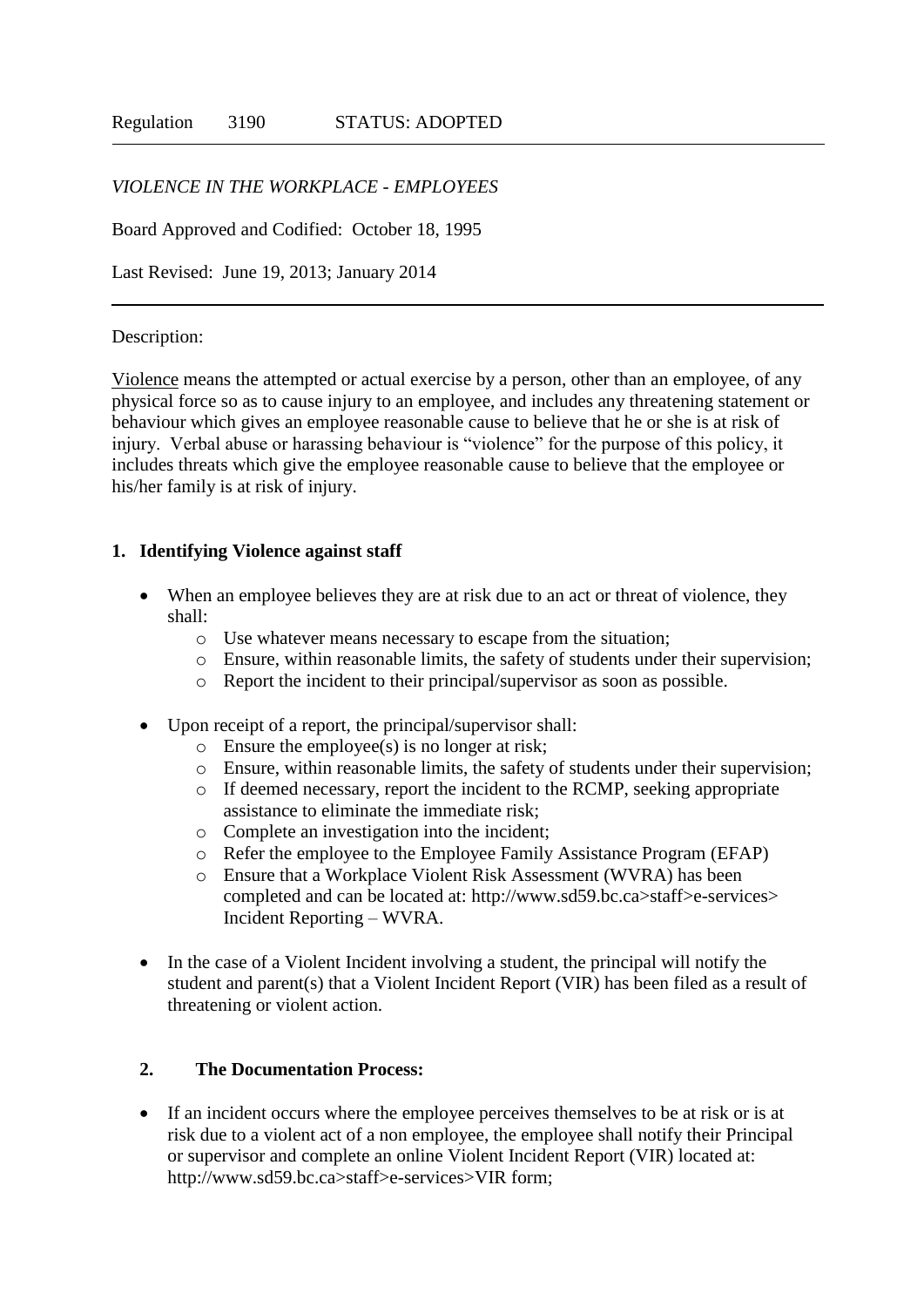- The VIR will automatically be forwarded to the Principal and the District staff;
- WorkSafe Form 6A must be completed by the injured worker and sent to the Director of Human Resources. Download the form at: First Class>All Staff>Health and Safety>Forms>WCB6a;
- One employer representative and one worker representative, who are knowledgeable about the work, must complete:
	- o Form 52E40-**Accident Investigation Report**. Download at: First Class>All Staff>Health and Safety>Forms>WCB52E40;
- Copies of the VIR are made for the investigation team comprised of a sub-committee of the Joint Occupational Health and Safety Committee (JOHSC).

# **3. The Investigation Team:**

- The principal or the JOHSC will identify one of their members to be chairperson for the VIR investigation. The chairperson coordinates a meeting time as expeditiously as possible to review the event;
- The investigation team must be no less than two (and should be no more than four), one employer representative, and a minimum of one worker representative who have knowledge of the work routinely conducted by the injured worker.

## **4. The Investigation:**

- Members of the JOHSC are informed of the incident and of immediate actions that have occurred. A time and location are identified for a meeting with the injured staff;
- The intent of the investigation is to determine the cause or causes of the incident: to identify any unsafe conditions, acts or procedures that contributed to the incident, and to recommend corrective action to prevent similar incidents.
- A risk assessment will be completed to assess the risk of injury to workers from violence. If a risk of injury to workers from violence is identified by the risk assessment, the JOHSC will make recommendations relating to procedures, policies and work environment arrangements to eliminate or minimize the risk to workers.
- Witnesses should provide a written account if possible. A witness is a student, staff or other person that actually saw what took place during the event.

## **5. Reporting:**

- The Principal will report to the investigation team and the injured worker any preliminary actions that were taken (e.g.: suspension, parent meeting) and their recommendations emerging (e.g.: adjustment to timetable of student, IEP adjustments), regarding what will been done to remediate risk;
- When completing WCB form 52E40, the members of the investigation team will make recommendations that will address all of the contributing factors.
- The injured worker will receive a copy of WCB form 52E40;
- The injured worker agrees that they understand the content of the letter and the recommendations;
- Final copies of the initialed letter are forwarded to District staff responsible for Safe Schools (Keith Maurer) and the District staff responsible for WCB matters, Director of Human Resources (Kim Maurer);
- Form 52E40, with names removed, must be posted at the worksite.